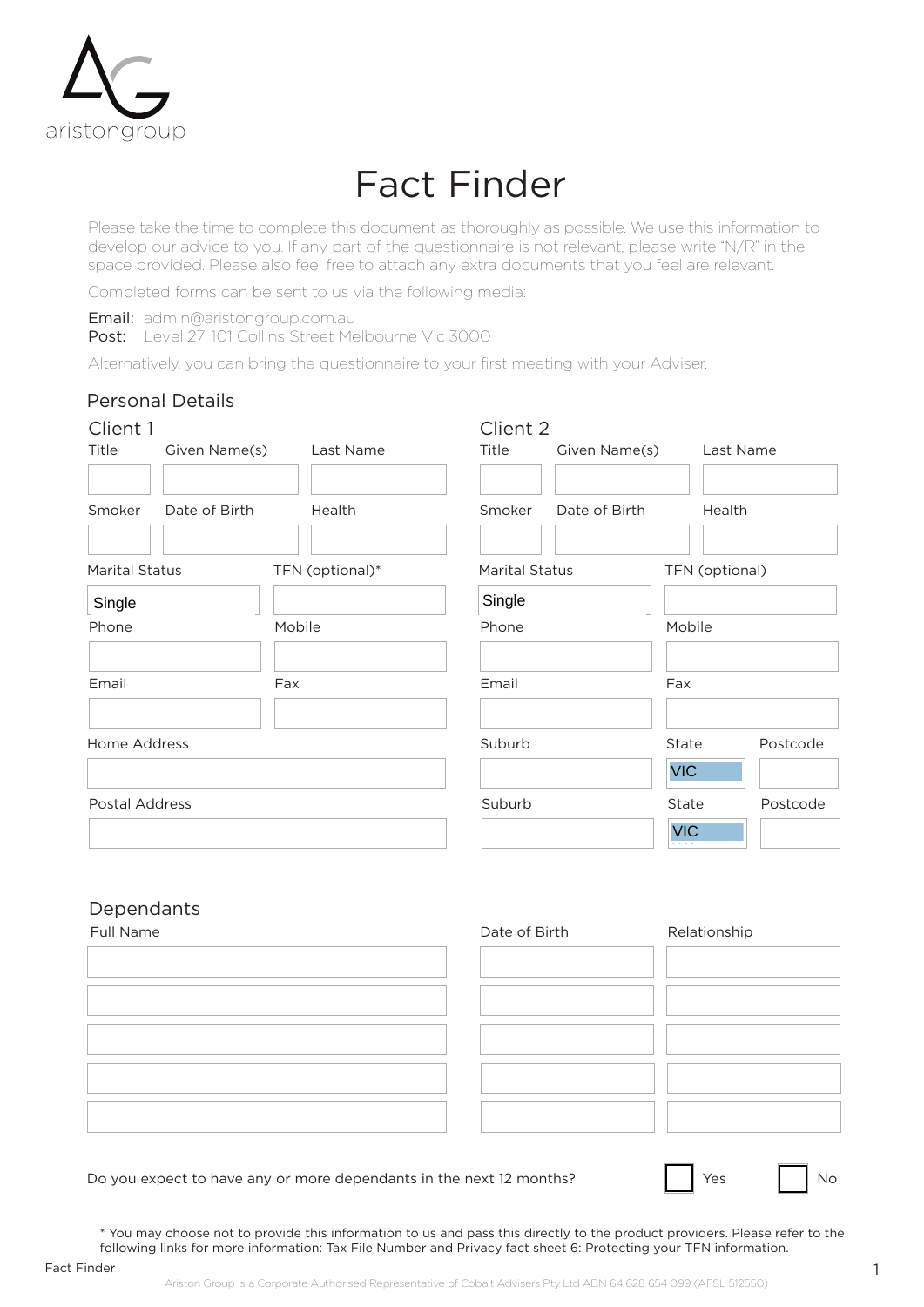

#### Your reasons for seeking advice

In the following sections, we ask you to give us specific information about your financial circumstances and the reason for seeking financial advice In this section, we ask you to tell us in your own words what you would like us to help you with.

| Super and Retirement Planning              |
|--------------------------------------------|
| Asset and Income Protection                |
| Investments for Personal and Family Future |
| Personal and Family Budgeting              |
| Personal and Family Cashflow Management    |
| Debt Reduction & Consolidation             |
| Succession & Estate Planning               |
| Other                                      |

## Your financial objectives and goals

In the following sections, we ask you to give us specific information about your financial circumstances. In this section, we ask you to tell us in your own words what you would like us to help you with. Please let us know of any and all other information that is relevant to your financial situation. Please feel free to attach other documents to this questionnaire. For your financial objectives we have enclosed some examples that may relate to your financial situations.

#### Your Financial Objectives in your own words

Other potential reasons for seeking financial advice

| Protect assets and income from an adverse life changing event                              |
|--------------------------------------------------------------------------------------------|
| Streamline Superannuation Accounts and recommence contributions for retirement             |
| Ensure estate protection via Will and Power of Attornies                                   |
| Having a digital solution for real time financial information tracking and reporting       |
| Ensuring a better work life balance and working towards semi-retirement.                   |
| Increase current level of Insurance Cover in the event of Death or Disability              |
| Cashflow and Budget tracking with adviser review of income/expenses at an agreed timeframe |
| Providing for children's future e.g. education, property purchase                          |
| Saving for a goal e.g. first home, investment property, travel and lifestyle               |
|                                                                                            |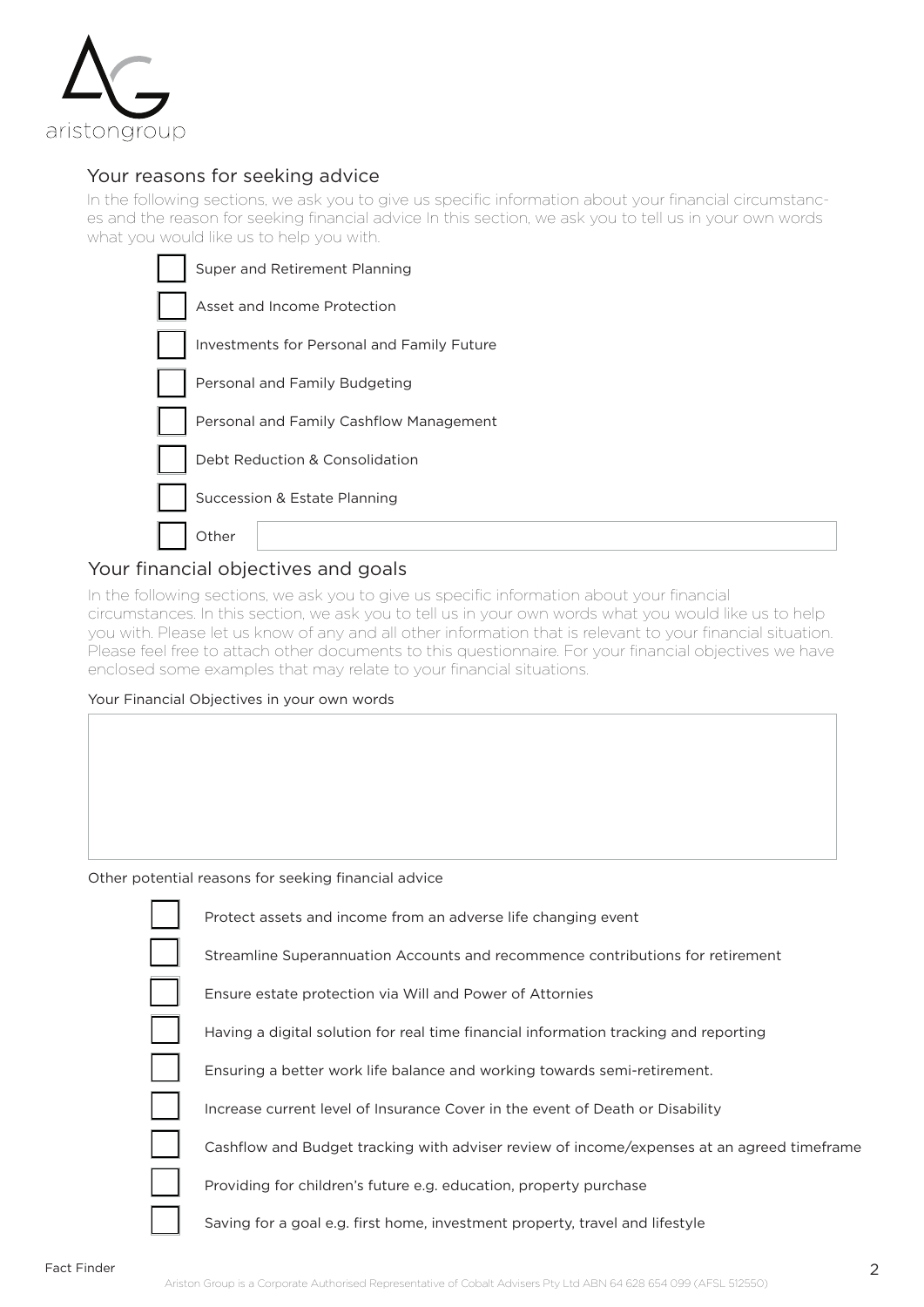

# Setting Goals



# Ranked Financial Priorities

Rank in order of priority from 1-6

| <b>Ranked financial Priorities</b>                   | Client 1 | Client 2 | <b>Details</b> |
|------------------------------------------------------|----------|----------|----------------|
| Protect income against sickness or accident          |          |          |                |
| Protect family and/or assets in the event of a death |          |          |                |
| Protect against serious illness or trauma            |          |          |                |
| Plan for retirement                                  |          |          |                |
| Save for short term                                  |          |          |                |
| Save for medium term                                 |          |          |                |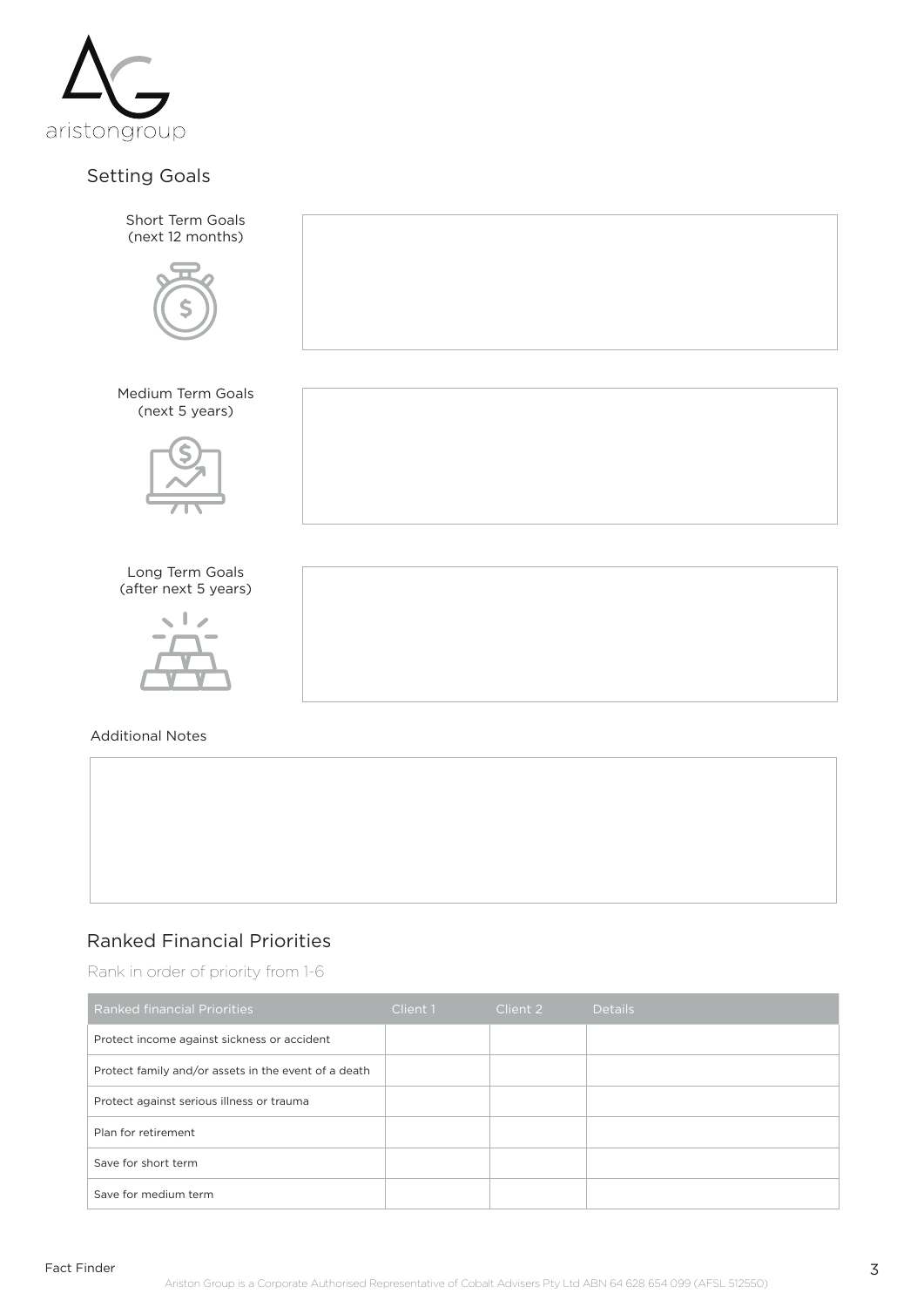

## Income and Expenses

#### Client 1 Client 2

| <b>Employment Status</b>                            | Occupation                                        | <b>Employment Status</b>                                                         | Occupation         |
|-----------------------------------------------------|---------------------------------------------------|----------------------------------------------------------------------------------|--------------------|
| Employer                                            | Salary (ex. Super)                                | Employer                                                                         | Salary (ex. Super) |
| Other Income                                        |                                                   | Other Income                                                                     |                    |
| <b>Business</b>                                     |                                                   | <b>Business</b>                                                                  |                    |
| Trust Income                                        |                                                   | Trust Income                                                                     |                    |
| Superannuation Income<br>Stream                     |                                                   | Superannuation Income<br>Stream                                                  |                    |
| Centrelink                                          |                                                   | Centrelink                                                                       |                    |
| Rental                                              |                                                   | Rental                                                                           |                    |
| <b>Dividends</b>                                    |                                                   | <b>Dividends</b>                                                                 |                    |
| Other (please specify)                              |                                                   | Other (please specify)                                                           |                    |
| e.g. foreign pension,<br>annuities, fringe benefits |                                                   | e.g. foreign pension,<br>annuities, fringe benefits                              |                    |
| next five years?                                    | Do you expect to inherit any major amounts in the | Is there any other further information about your<br>income that we should know? |                    |

Are you currently relying on investment income to

meet your living expense?

Do you expect to rely on investment income in the future to meet your expense?

Annual combined living expenses? <br>
Do you anticipate any major expenses in the next five years? If so, please briefly describe.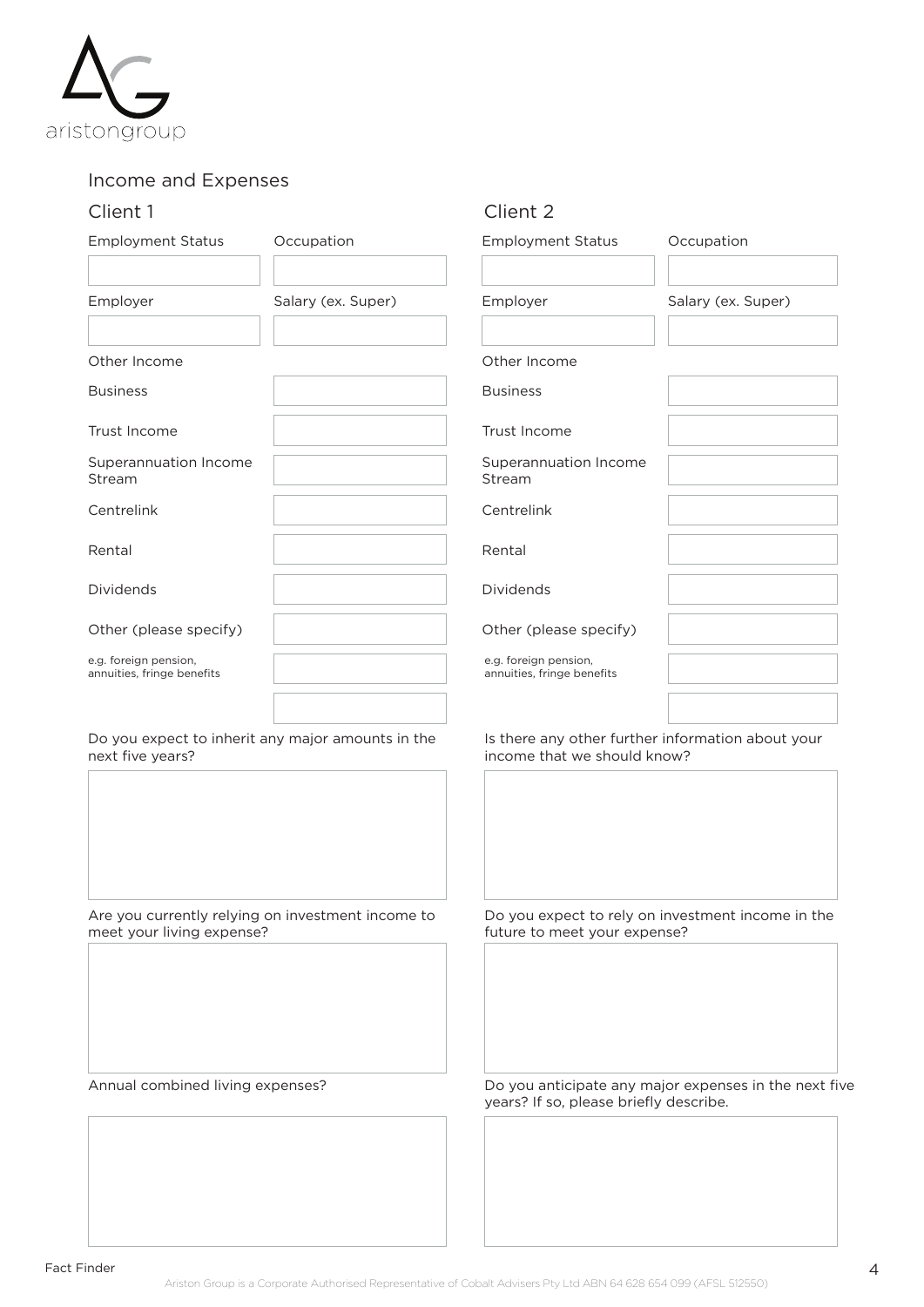

#### Itemised Expenses - personal and family expenses only

The following planner can be used to list out the major areas of expenditure in your lifestyle. The planner is a very useful tool to help you learn about your expenses. If you are a couple, please complete this as a couple.

| Item                                         | Amount (monthly) | Item                                      | Amount (monthly) |
|----------------------------------------------|------------------|-------------------------------------------|------------------|
| Home/Property                                |                  | Insurances                                |                  |
| Home Mortgage                                |                  | Life Insurance                            |                  |
| <b>Council Rates</b>                         |                  | <b>TPD Insurance</b>                      |                  |
| Body Corporate/Maintenance                   |                  | Trauma Insurance                          |                  |
| <b>Water Rates</b>                           |                  | Income Protection                         |                  |
| Rent                                         |                  | Private Health Insurance                  |                  |
| <b>Utilities</b>                             |                  | Medical                                   |                  |
| Water                                        |                  | Pharmacy/Prescription                     |                  |
| Electricity                                  |                  | Medical/Dental Consultations              |                  |
| Gas                                          |                  | Children                                  |                  |
| Mobile Phone                                 |                  | General                                   |                  |
| Internet / Home Phone                        |                  | Clothing                                  |                  |
| Cable TV                                     |                  | <b>Books and Stationery</b>               |                  |
| Vehicles and Transportation                  |                  | <b>Primary Fees</b>                       |                  |
| Vehicle Registration                         |                  | Secondary Fees                            |                  |
| Vehicle Insurance                            |                  | <b>Tertiary Fees</b>                      |                  |
| Lease/Loan Repayments                        |                  | Work related expenses                     |                  |
| <b>Transport Costs</b><br>(Public Transport) |                  | <b>Travel and Meal Allowances</b>         |                  |
| Petrol / Repairs / Maintenance               |                  | Clothes/Shoes-Work Related                |                  |
| Household expenses                           |                  | Other Loans                               |                  |
| Household Maintenance                        |                  | <b>Investment Loans</b>                   |                  |
| Clothes/Shoes-Personal                       |                  | <b>Credit Cards</b>                       |                  |
| Furniture/Appliances                         |                  | Other Mortgage Loans                      |                  |
| Groceries                                    |                  | Personal Loans                            |                  |
| Entertainment                                |                  | Other Expenses                            |                  |
| Eat Out Meals                                |                  | Alcohol                                   |                  |
| Coffee                                       |                  | Cigarettes                                |                  |
| Pet Costs (include insurance)                |                  | Sports & Fitness                          |                  |
| Professional services                        |                  | Holidays                                  |                  |
| <b>Financial Planning</b>                    |                  | Subscriptions/Newspapers/<br><b>Books</b> |                  |
| Accountant                                   |                  | Gifts/Donations                           |                  |
| Solicitor                                    |                  | Club Membership/Hobbies                   |                  |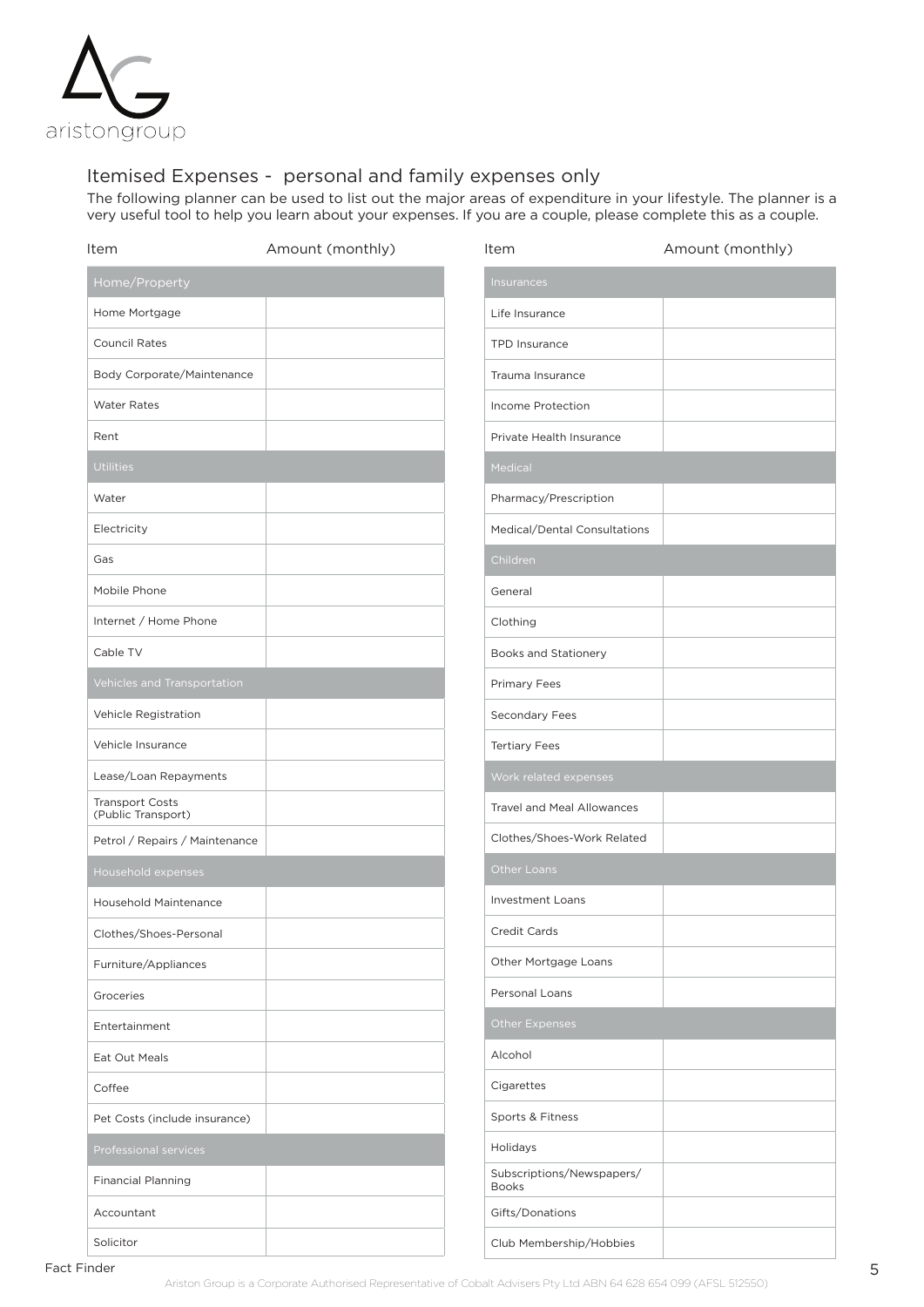

## Assets

| Asset Name / Description<br>(e.g. Home, Investment Property, Managed Fund) | Owner | Cost | <b>Current Value</b> | Debt | Date Acquired |
|----------------------------------------------------------------------------|-------|------|----------------------|------|---------------|
|                                                                            |       |      |                      |      |               |
|                                                                            |       |      |                      |      |               |
|                                                                            |       |      |                      |      |               |
|                                                                            |       |      |                      |      |               |
|                                                                            |       |      |                      |      |               |
|                                                                            |       |      |                      |      |               |
|                                                                            |       |      |                      |      |               |
|                                                                            |       |      |                      |      |               |
|                                                                            |       |      |                      |      |               |
|                                                                            |       |      |                      |      |               |

# Liabilities

| Debt (e.g. Mortgage, Credit Card, Lease) Amount Owed | Owed By |
|------------------------------------------------------|---------|
|                                                      |         |
|                                                      |         |
|                                                      |         |
|                                                      |         |
|                                                      |         |
|                                                      |         |
|                                                      |         |
|                                                      |         |
|                                                      |         |
|                                                      |         |

# Notes on Assets and Liabilities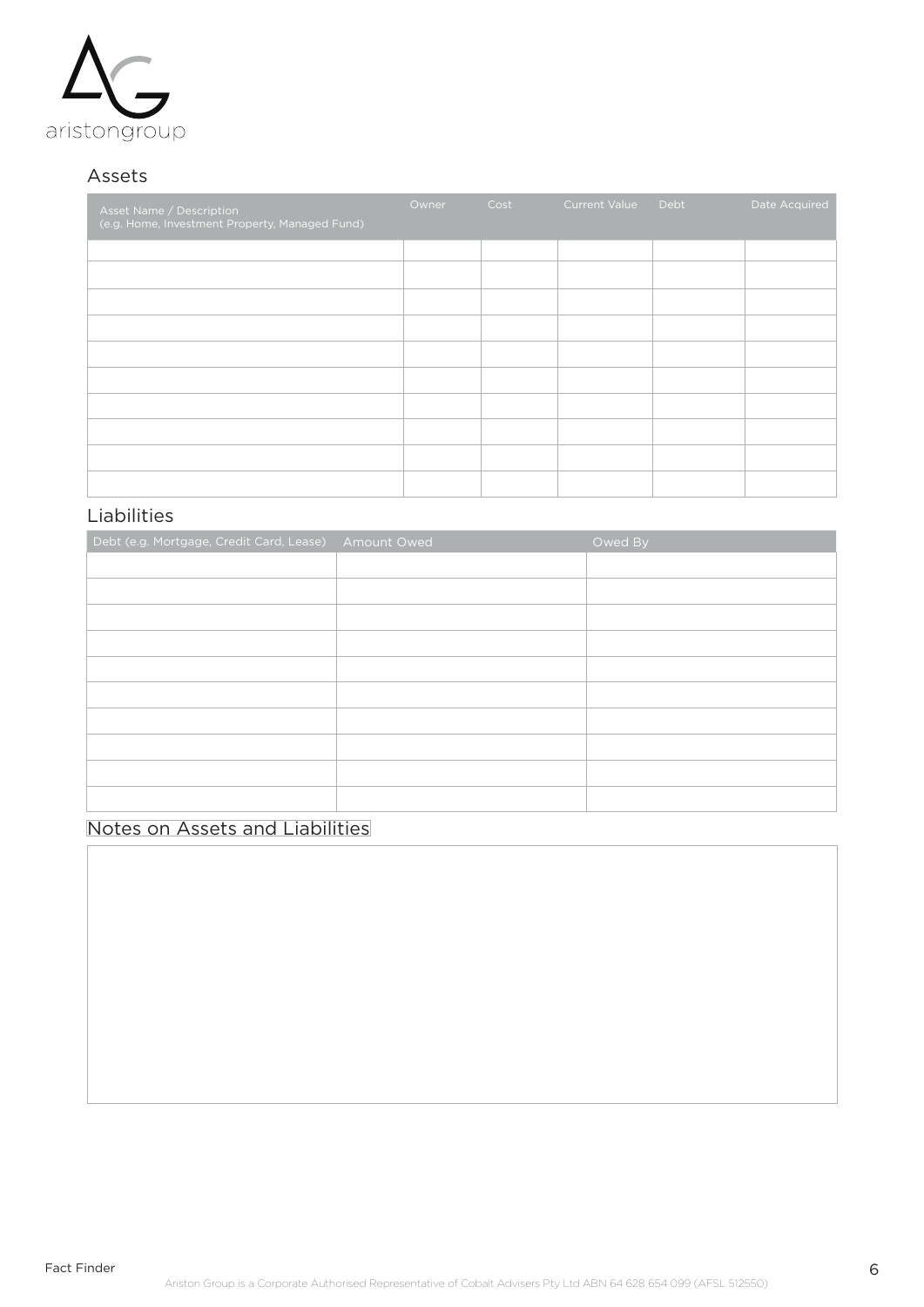

#### Superannuation

| Fund Name | <b>Current Balance</b> | Type of Superfund | <b>Balance Owned By</b> |
|-----------|------------------------|-------------------|-------------------------|
|           |                        |                   |                         |
|           |                        |                   |                         |
|           |                        |                   |                         |
|           |                        |                   |                         |
|           |                        |                   |                         |
|           |                        |                   |                         |

#### Risk Insurance

| Type of<br>Insurance | Insurer | Policy Start<br>Date | Amount of<br>Cover | Premium<br>Type | Annual<br>Premium | Owner | Through<br>Superfund |
|----------------------|---------|----------------------|--------------------|-----------------|-------------------|-------|----------------------|
|                      |         |                      |                    |                 |                   |       |                      |
|                      |         |                      |                    |                 |                   |       |                      |
|                      |         |                      |                    |                 |                   |       |                      |
|                      |         |                      |                    |                 |                   |       |                      |
|                      |         |                      |                    |                 |                   |       |                      |
|                      |         |                      |                    |                 |                   |       |                      |
|                      |         |                      |                    |                 |                   |       |                      |
|                      |         |                      |                    |                 |                   |       |                      |

#### Are you happy with your current life insurances?

Medical reasons why you might not be able to obtain, increase or change your cover

# Estate Planning

| Client 1                                                                 | Client 2                                                                 |
|--------------------------------------------------------------------------|--------------------------------------------------------------------------|
| Do you have a will?                                                      | Do you have a will?                                                      |
| Last Reviewed<br>Yes<br>No                                               | Last Reviewed<br>No<br>Yes                                               |
| Do you have powers of attorney?                                          | Do you have powers of attorney?                                          |
| Last Reviewed<br>Yes<br>No                                               | Last Reviewed<br><b>No</b><br>Yes                                        |
| Do you have a solicitor?                                                 | Do you have a solicitor?                                                 |
| Do any of your beneficiaries need particular<br>protection in your will? | Do any of your beneficiaries need particular<br>protection in your will? |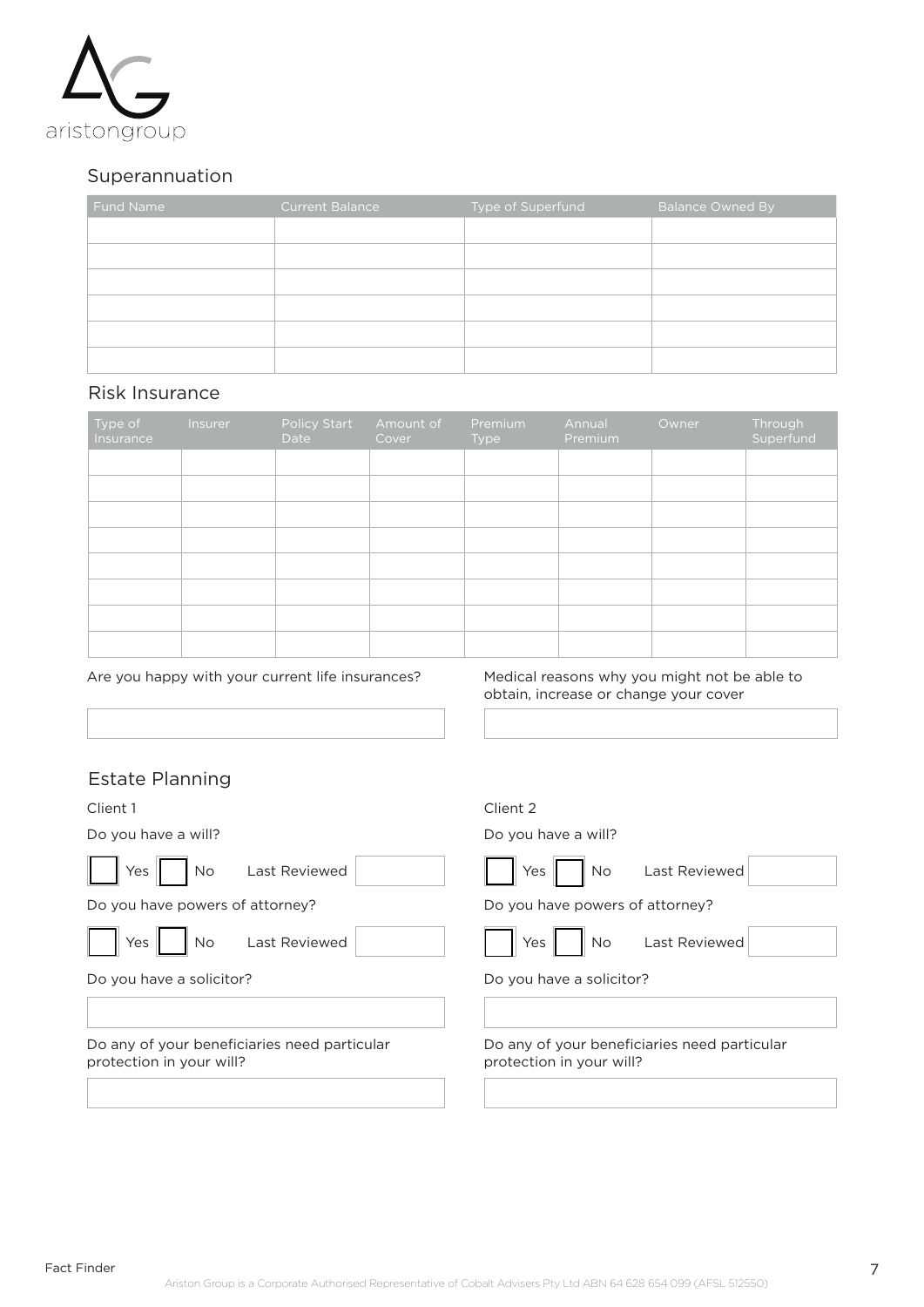

#### Investment Profile

|                                                   | Please rate how comfortable you would feel investing in the following types of assets:<br>$(1 = \text{very unconfortable}; 3 = \text{reasonably comfortable}; 5 = \text{very comfortable})$ |                                                                 |  | $2 \times 3$ | $\overline{4}$ | 457 |
|---------------------------------------------------|---------------------------------------------------------------------------------------------------------------------------------------------------------------------------------------------|-----------------------------------------------------------------|--|--------------|----------------|-----|
| Residential Property                              |                                                                                                                                                                                             |                                                                 |  |              |                |     |
| <b>Commercial Property</b>                        |                                                                                                                                                                                             |                                                                 |  |              |                |     |
| <b>Direct Australian Shares</b>                   |                                                                                                                                                                                             |                                                                 |  |              |                |     |
| Direct International Shares                       |                                                                                                                                                                                             |                                                                 |  |              |                |     |
| Managed Equity Funds                              |                                                                                                                                                                                             |                                                                 |  |              |                |     |
| Managed Property Funds                            |                                                                                                                                                                                             |                                                                 |  |              |                |     |
| <b>Other Managed Funds</b>                        |                                                                                                                                                                                             |                                                                 |  |              |                |     |
| <b>Fixed Rate Investments</b>                     |                                                                                                                                                                                             |                                                                 |  |              |                |     |
| Speculative Investments                           |                                                                                                                                                                                             |                                                                 |  |              |                |     |
| <b>Commercial Property</b>                        |                                                                                                                                                                                             |                                                                 |  |              |                |     |
| What is your investment time<br>frame (in years)? | How comfortable are you with<br>debt?                                                                                                                                                       | How comfortable are you in<br>borrowing to finance investments? |  |              |                |     |

What is/would be the main purpose of your investments?

| Retirement                             | Retired |  | < 5 Years | 5-10 Years |  | 10-20 Years |  | $>$ 20 Years |  |
|----------------------------------------|---------|--|-----------|------------|--|-------------|--|--------------|--|
| When do you plan to retire?            |         |  |           |            |  |             |  |              |  |
| When does your partner plan to retire? |         |  |           |            |  |             |  |              |  |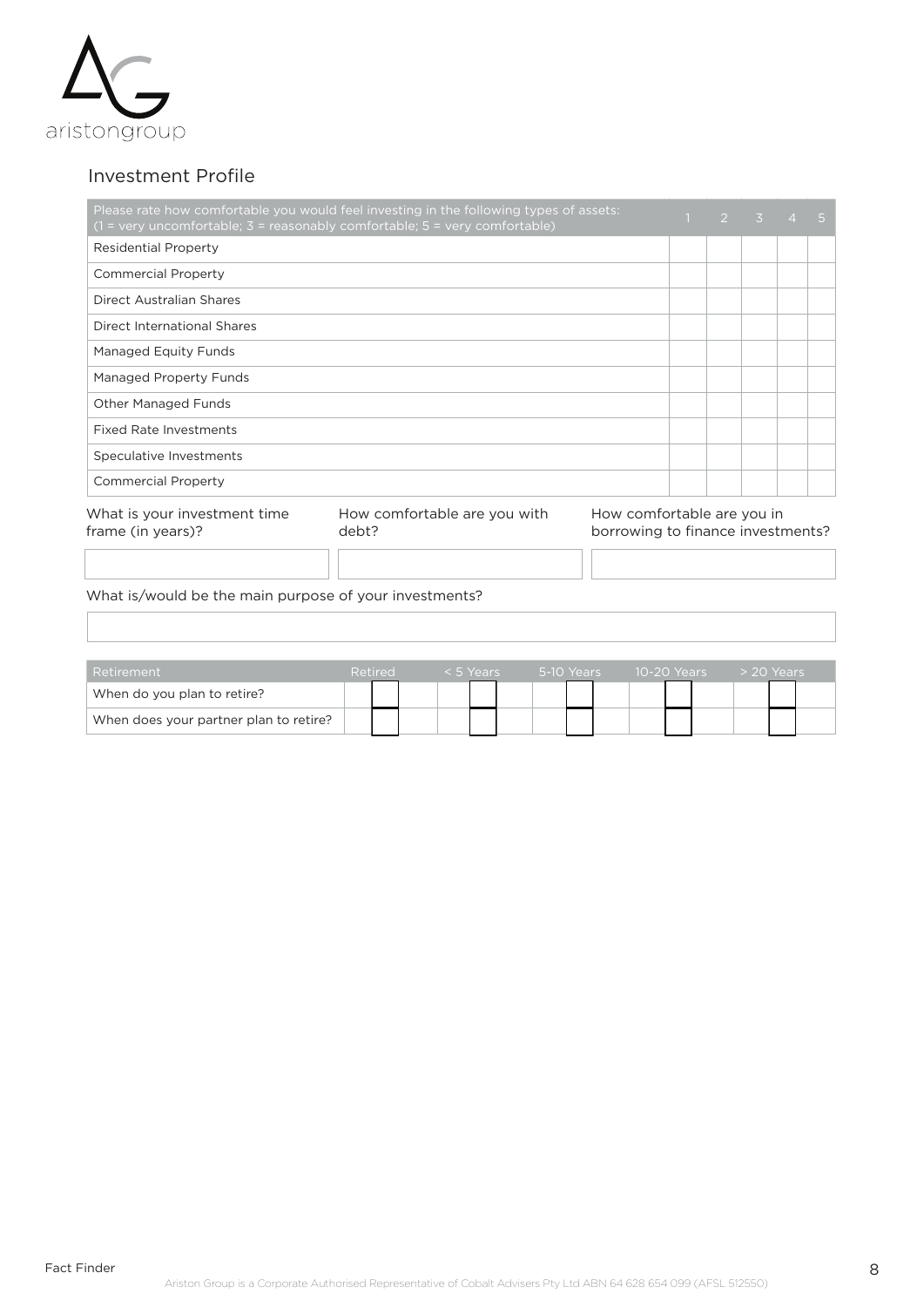

| <b>Risk Profiles</b><br>(for more information please see the last 2 pages of this document)                                                                                                                                                                                                                                                                                                                                                                                                                                                               | Client 1 - Which of<br>these "common<br>risk profiles" best<br>describe you as an<br>investor?<br>(Tick the options<br>that applies) | Client 2 - Which<br>of these "common<br>risk profiles" best<br>describe you as an<br>investor?<br>(Tick the options<br>that applies) |
|-----------------------------------------------------------------------------------------------------------------------------------------------------------------------------------------------------------------------------------------------------------------------------------------------------------------------------------------------------------------------------------------------------------------------------------------------------------------------------------------------------------------------------------------------------------|--------------------------------------------------------------------------------------------------------------------------------------|--------------------------------------------------------------------------------------------------------------------------------------|
| Conservative<br>The Conservative risk profile is designed for investors with a minimum two-year<br>timeframe or those that seek a portfolio invested predominantly in interest<br>bearing assets, with a small proportion of growth assets. This portfolio also suits<br>investors who give a high priority to the preservation of capital (while<br>understanding loss is still possible) and are therefore willing to accept lower<br>potential investment performance, hence the 85 percent exposure to defensive<br>assets (cash and fixed interest). |                                                                                                                                      |                                                                                                                                      |
| Moderate<br>The Moderate risk profile is designed for investors with a minimum three-year<br>timeframe or those who seek a diversified portfolio of interest bearing and<br>growth asset classes, with an emphasis on interest bearing assets. This<br>portfolio also suits investors seeking a lower level of investment value volatility,<br>and therefore willing toaccept lower potential investment performance, hence<br>the 70 percent exposure to defensive assets (cash and fixed interest)                                                      |                                                                                                                                      |                                                                                                                                      |
| <b>Balanced</b><br>The Balanced risk profile is designed for investors with a minimum five-year<br>timeframe. This portfolio also suits investors who desire a modest level of capital<br>stability but are willing to accept moderate investment value volatility in return<br>for commensurate potential investment performance, hence the 50 percent<br>exposure to growth assets (shares, listed property and infrastructure) and 50<br>percent exposure to defensive assets (cash and fixed interest).                                               |                                                                                                                                      |                                                                                                                                      |
| Growth<br>The Growth risk profile is designed for investors with a minimum seven-year<br>timeframe or those who are willing to accept higher levels of investment value<br>volatility compared to more defensive options in return for higher potential in-<br>vestment performance. Some exposure to interest bearing assets is still desired.<br>but the primary concern is a higher return, hence the 70 percent exposure to<br>growth assets (shares, listed property and infrastructure).                                                            |                                                                                                                                      |                                                                                                                                      |
| High Growth<br>The High Growth risk profile is designed for investors with a minimum nine-year<br>timeframe or those who are willing to accept high levels of investment value<br>volatility in return for high potential investment performance. The 85 percent<br>exposure to growth assets (shares, listed property and infrastructure) means<br>that capital stability is only a minor consideration.                                                                                                                                                 |                                                                                                                                      |                                                                                                                                      |
| Aggressive<br>The Aggressive profile is designed for investors with a minimum ten-year<br>timeframe or those who are willing to accept very high levels of investment<br>value volatility to maximise potential investment performance. The 95 percent<br>exposure to growth assets (shares, listed property and infrastructure) means<br>that capital stability is not a consideration.                                                                                                                                                                  |                                                                                                                                      |                                                                                                                                      |